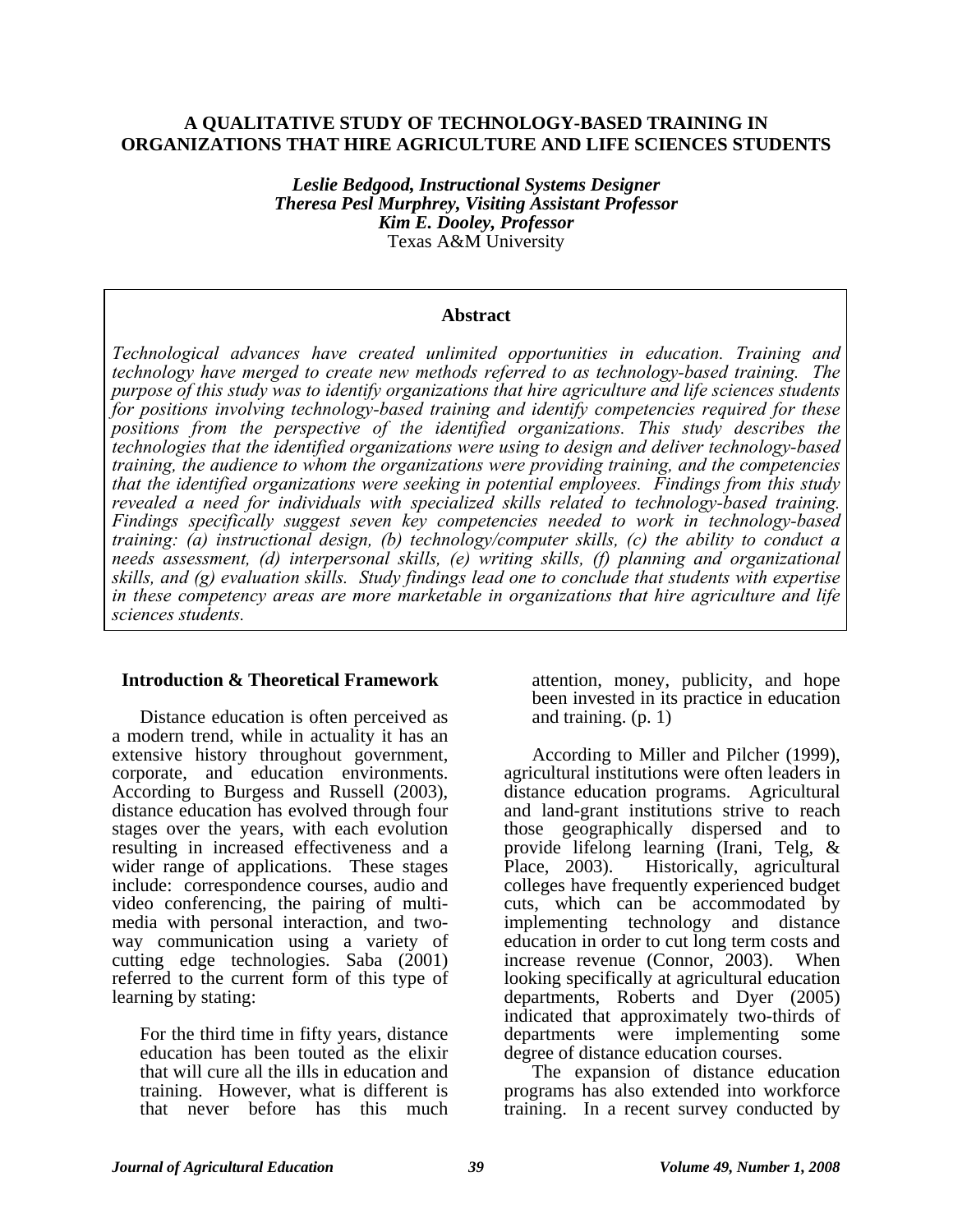the Institute of Management and Administration, it was reported that "77.8% of survey participants…plan to expand…training efforts to meet expected company growth" (Sandler, 2005, p. 3). According to Amercian Society for Training & Development's (ASTD's) 2004 *State of the Industry Report*, classroom training has steadily decreased over the years, while an estimated 29 percent of training was conducted through technology-based methods in 2004.

Typical training has become unpopular in organizations because of its similarity to traditional school, which is viewed by some as a short-term memorization process rather than a learning process (Huseman & Goodman, 1999). Technology has created a learning environment that exceeds that of traditional learning (Brazen & Clark, 2005) and has significantly altered the way that training and development efforts are conducted (Garrett & Vogt, 2003). Delivery methods such as CD-ROM, audio, computer projection, and video conferencing continue to be used and new technologies such as interactive networks that provide web-based instruction (Rugelj, 2005) are becoming more predominant throughout organizations.

As organizations make the transformation into learning organizations, technology will facilitate in the sharing of knowledge (Duhaney, 2005). Research has revealed that agricultural professionals make up a significant number of the students enrolled in agricultural education distance courses (Miller & Miller, 2005; Roberts & Dyer, 2005). In 2000, organizations spent over 30 billion dollars on training, and as they begin to feel more pressure from the economy, they increasingly turn to technology (Lee, Bhattacharya, Nelson, & Kihn, 2002). Organizations will continue to turn to technology to reach people internationally (Garrett & Vogt,  $2003$ ), to prepare for organizational growth (Sandler, 2005), and to accommodate to learners' time, financial, and responsibility constraints (Duhaney).

Although organizations are converting to technology-based training methods, they are not replacing classroom training completely (Webb, 2003). According to ASTD's *State of the Industry Report* (2004),

approximately 60 percent of training remains in the classroom. Blended approaches realize that technology-based training will not completely replace traditional training, while acknowledging that appropriate technologies will encourage success (Garrett & Vogt, 2003). The Sloan Consortium (2004) defined ways to offer courses using a variety of degrees of technology as traditional courses, web facilitated courses, blended learning, and online or technology-based courses. The most predominant method provided by organizations is a blended approach.

Goolnik (2002) expressed the importance of qualified and competent staff in order to create an effective program. With the increase of technology-based training there is a need for specialists that outweighs the supply of competent technology-based trainers (Foshay, 2001). Just as in academic settings where the importance of providing distance education training and support to faculty and staff has been documented (Murphrey & Dooley, 2000; Roberts & Dyer, 2005), organizations that plan to design and develop technologybased training should hire people with experience (Escoffery, Leppke, Robinson, Mettler, Miner, & Smith, 2005). The field of technology-based training is a multidisciplinary field that requires knowledge and experience in a variety of areas (Rugelj, 2005). With more people pursuing the field of technology-based training, it is critical to identify the competencies for the field (Murphrey & Dooley, 2006). Research has been conducted to identify the necessary competencies by Thach and Murphy (1995), Williams (2003), Egan and Akdere (2005), and Murphrey and Dooley (2006).

Thach and Murphy (1995) conducted research that studied the roles, outputs and competencies needed by distance education professionals within the United States and Canada. Williams (2003) conducted similar research, dealing with roles, outputs, and competencies necessary to implement and manage distance education in higher education. Both Thach and Murphy and Williams' studies found general competencies that were required across all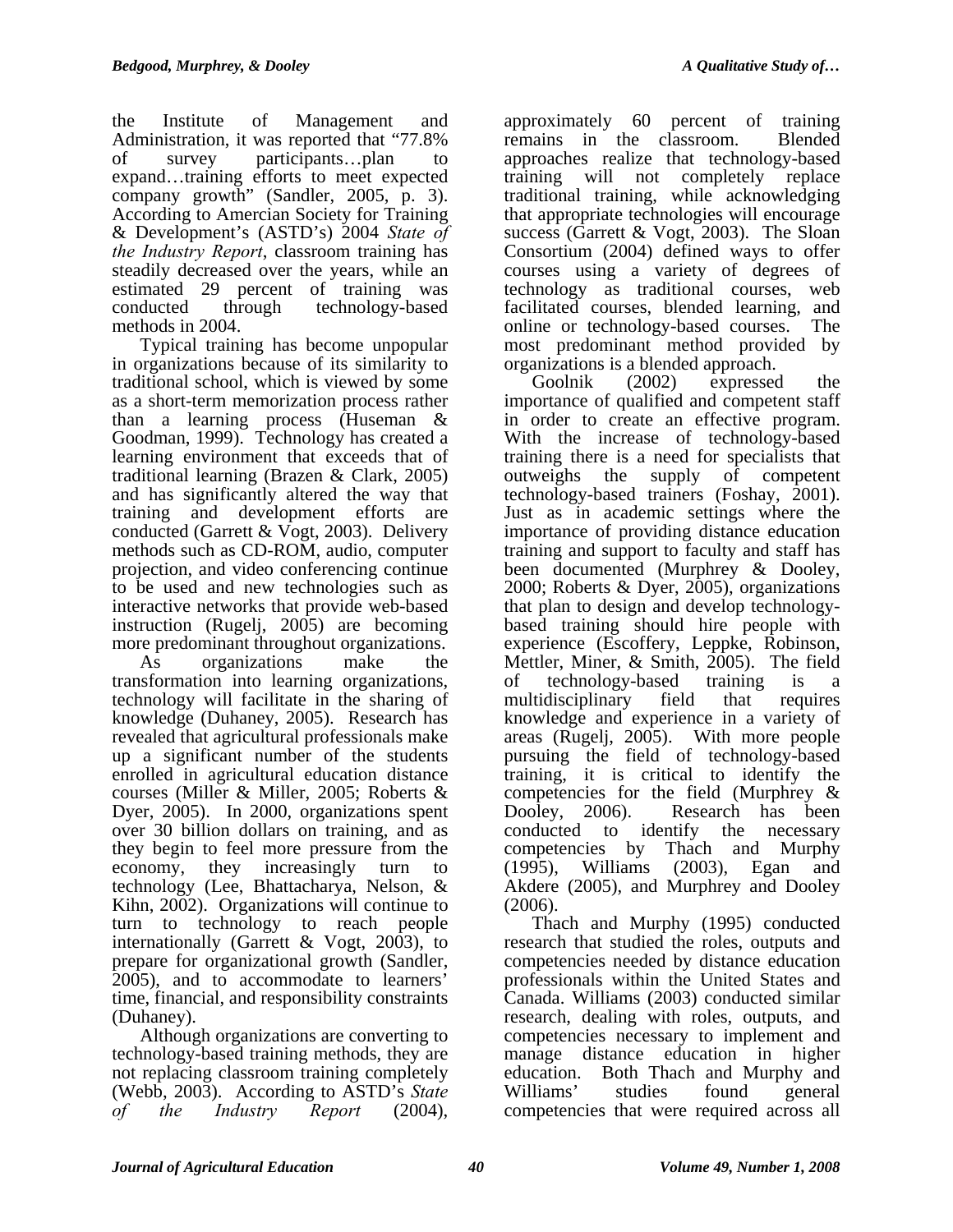roles, which include: communication/ interaction, management/administration, technology, and learning and instructor.

Egan and Akdere (2005) studied distance education competencies by gathering information from advanced distance education graduate students. The graduate students surveyed indicated that technology competencies were the most important (Egan & Akdere), which differed from Thach and Murphy (1995) and Williams (2003), who indicated communication competencies as the most important skill set. Murphrey and Dooley (2006) expanded on previous studies by focusing specifically on competencies in the field of e-Learning by conducting a focus group study of current and past graduate students currently working or planning to work in the field of e-Learning. Like the study by Egan and Akdere, the most important skill set indicated was technology skills (Murphrey & Dooley, 2006). While there were similarities and differences across the studies, it is clear that three skill areas stand out: technology skills, organizational skills, and communication skills (Egan & Akdere; Murphrey & Dooley, 2006; Thach & Murphy; Williams, 2003).

With the spread of the technology-based training industry, new and diverse employment opportunities are surfacing, creating jobs and positions that require specific skills and competencies. As we consider this point, we need to ask the questions: To what extent are organizations that hire agriculture and life sciences students involved in technology-based training? What are the employment opportunities within these organizations for students with expertise in the development and delivery of technology-based training? And, what skills or competencies are needed for these positions?

# **Purpose and Objectives**

The purpose of this study was to identify organizations that hire agriculture and life sciences students for positions involving technology-based training and identify competencies required for these positions from the perspective of the identified

organizations. The following objectives were achieved in order to complete this study:

- 1. Identify organizations that hire agriculture and life sciences students that implement technology-based training.
- 2. Identify positions related to technology-based training available in the organizations identified as implementing technology-based training.
- 3. Describe the design and delivery methods being used to implement technology-based training in the organizations identified.
- 4. Identify competencies required for the identified positions associated with technology-based training.

# **Methods and Procedures**

In this study, structural qualitative research was applied to gain perspective from current technology-based training professionals as to the "regularity in the organization of the phenomenon under study" (Tesch, 1990, p. 103). "…[S]tructural analysis assumes that the structure is actually inherent or contained in the data (Tesch, p. 103). Strauss (1987) suggested that researchers use sociological constructs based upon a combination of the researcher's scholarly knowledge and knowledge of the field under investigation. Previous studies (Egan & Akdere, 2005; Murphrey & Dooley, 2006; Thach & Murphy, 1995; Williams, 2003) served as the constructs for theoretical triangulation of the emerging themes for this study.

The purposive sample selected for this research included organizations identified by the Texas A&M University College of Agriculture and Life Sciences Student Council as interested in hiring agriculture and life sciences students. The original list represented 163 organizations; closer examination of the list reduced the number to 132 due to insufficient information. The group was purposely selected based on their interest in hiring students from the Texas A&M University College of Agriculture. Organizational recruiters served as the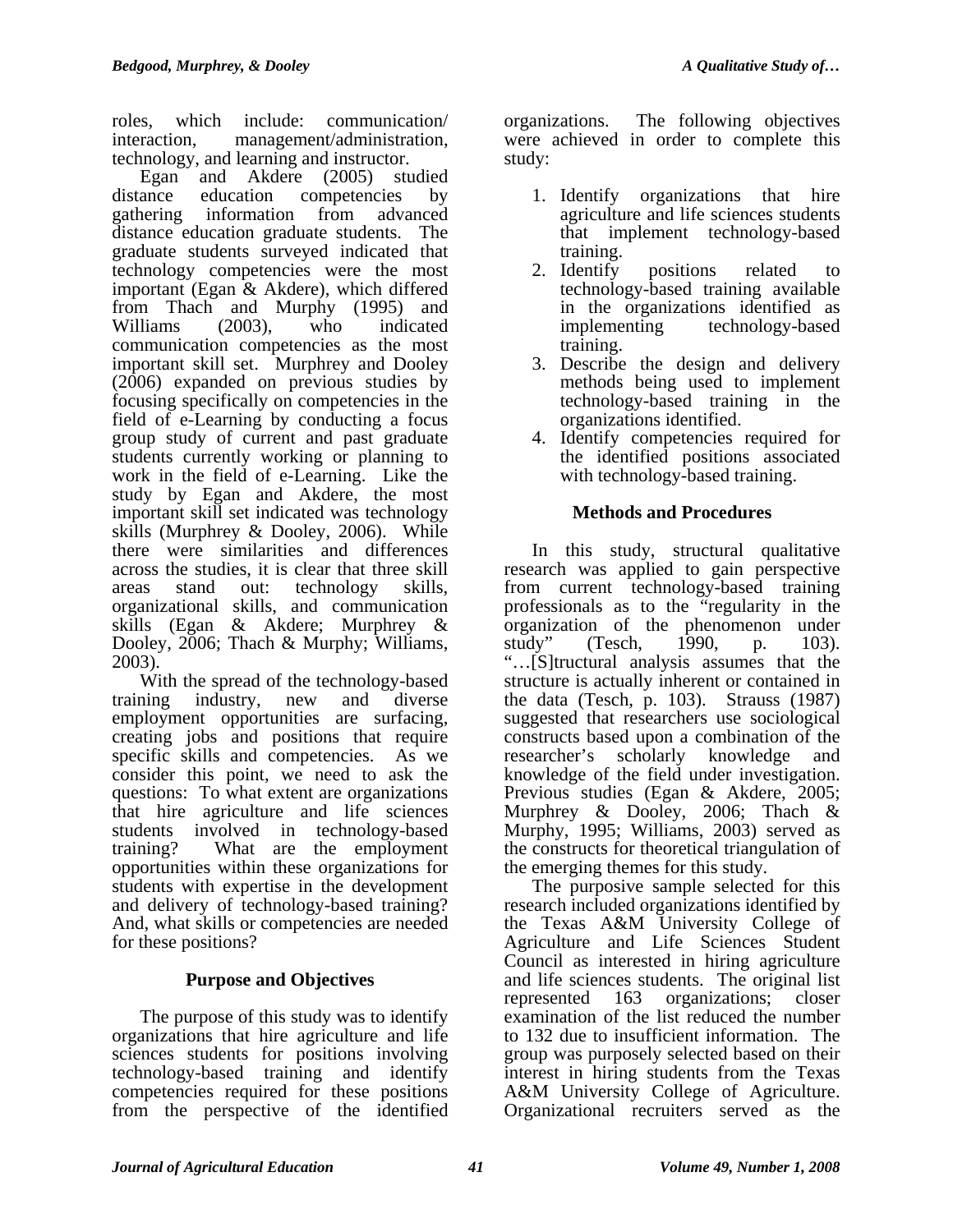gatekeeper because they were in a position to encourage organizations' participation (Berg, 2001). The gatekeeper, in most instances, provided access to the person most knowledgeable about technologybased training, though in some cases the gatekeeper was actually the person interviewed.

A systematic process was employed to identify the purposeful sample of organizations willing to contribute information to the study. A total of 132 organizations were contacted, with 59 interviews conducted. In some instances the researcher spoke with individuals within the organizations, but the individuals were unable to provide any information. If the researcher was unable to speak with an individual, a message was left when possible. Table 1 provides a more descriptive summary of the organizations contacted.

A semi-standardized interview guide that encouraged free digression, depending on the responses provided, was used as the primary data collection tool (Berg, 2001). The guide consisted of five open-ended questions designed to address the objectives of the study. With each question, there were also probes included to encourage the enticement of more in-depth information from the respondents (Berg).

Data was collected through semistructured telephone interviews (lasting 25 minutes on average) and the content analysis of documents (e.g., job descriptions and documents obtained from organizations' websites) provided by interviewees. While face-to-face interviews were the preferred method, Berg (2001) stated that telephone interviews are appropriate when a geographical barrier exists between the researcher and the subjects to be interviewed. After ten organizations had been interviewed, a peer debriefing was held to review emerging themes and to develop a plan for contacting the remaining organizations. The data collection phase ended after each organization had been contacted at least twice and a final peer debriefing was held to determine if data saturation had been reached (Strauss & Corbin, 1998).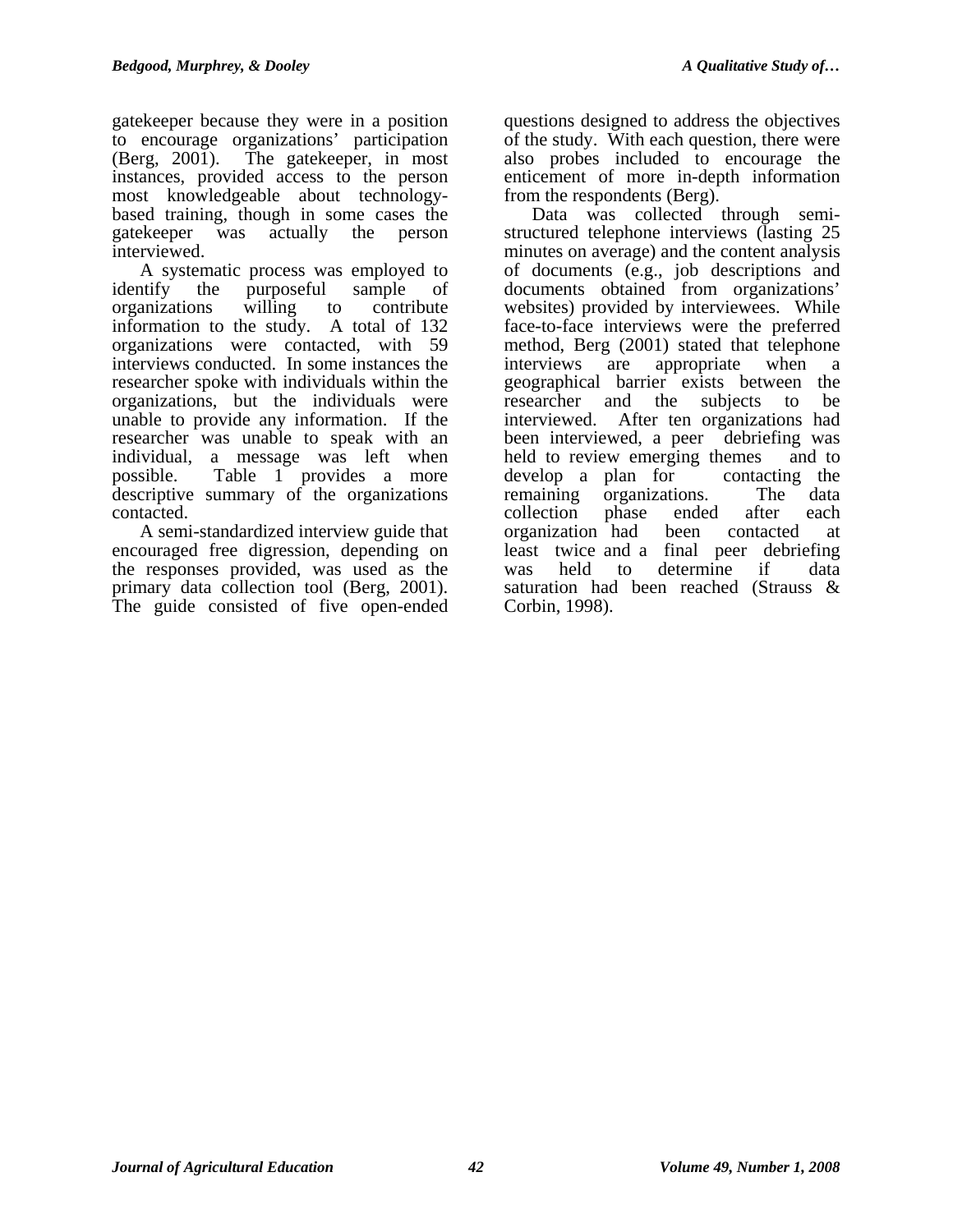Table 1

| 132)                                                              |              |                |
|-------------------------------------------------------------------|--------------|----------------|
| Description                                                       | Amount       | $\overline{N}$ |
| <b>Total Number in Original List</b>                              | 163          |                |
| Deleted from List Due to Insufficient Information                 | 31           |                |
| <b>Total Number Available for Contact</b>                         |              | 132            |
| Organizations Contacted Based on Use of Technology-based Training |              |                |
| Indicated Use of Technology-based Training                        | $24^{\rm a}$ |                |
| Indicated No Use of Technology-based Training                     | 35           |                |
| Organizations Contacted – Provided Information                    |              | 59             |
| Organizations Contacted – No Information Provided                 |              | $\overline{2}$ |
| Organizations Contacted – No Reply                                |              | 71             |
| <b>Total Number Contacted</b>                                     |              | 132            |

*Purposive Sampling Process: Interview Contacts Regarding Technology-based Training (N = 132)* 

<sup>a</sup> One individual indicated the use of technology-based training, but did not provide any additional information.

To ensure trustworthiness of the research, multiple measures were taken.<br>Credibility was established through Credibility was established through triangulation and peer debriefings in order to increase the richness of the data and confidence in the findings (Berg, 2001; Erlandson, Harris, Skipper, & Allen, 1993). A coding system was implemented to provide an audit trail so that one could<br>"determine if the conclusions. if the conclusions. interpretations, and recommendations can be traced to their sources" (Erlandson, et al., p. 35) as a means of dependability and confirmability. Organizations were coded C01 through C55, agencies were coded A01 through A05, and documents were coded D01 through D04. To ensure trustworthiness of the interpretation of themes that emerged, codes were included in the findings. Thick descriptions were used in analyzing the data.

The data collected were analyzed using the mechanics of structural qualitative analysis (Tesch, 1990) and the constant comparative method (Glaser & Strauss,

1999). The smallest dynamic units that emerged were colored coded and clustered by recurring patterns or categories. Previous research was compared to the emerging categories at the conclusion of the initial category formulation as a point of comparison and theoretical triangulation.

### **Findings**

To enhance the transferability of the research, a demographic profile of the organization is provided. The 59 semistructured interviews revealed that 35 organizations currently were not using technology-based training. Purposive sampling allowed the researcher to focus on the remaining 24 organization that were using technology-based training. Most of the interviewees were in the information technology or human resource departments.

The organizations using technologybased training were primarily international companies (C03, C06, C07, C09, C16, C19,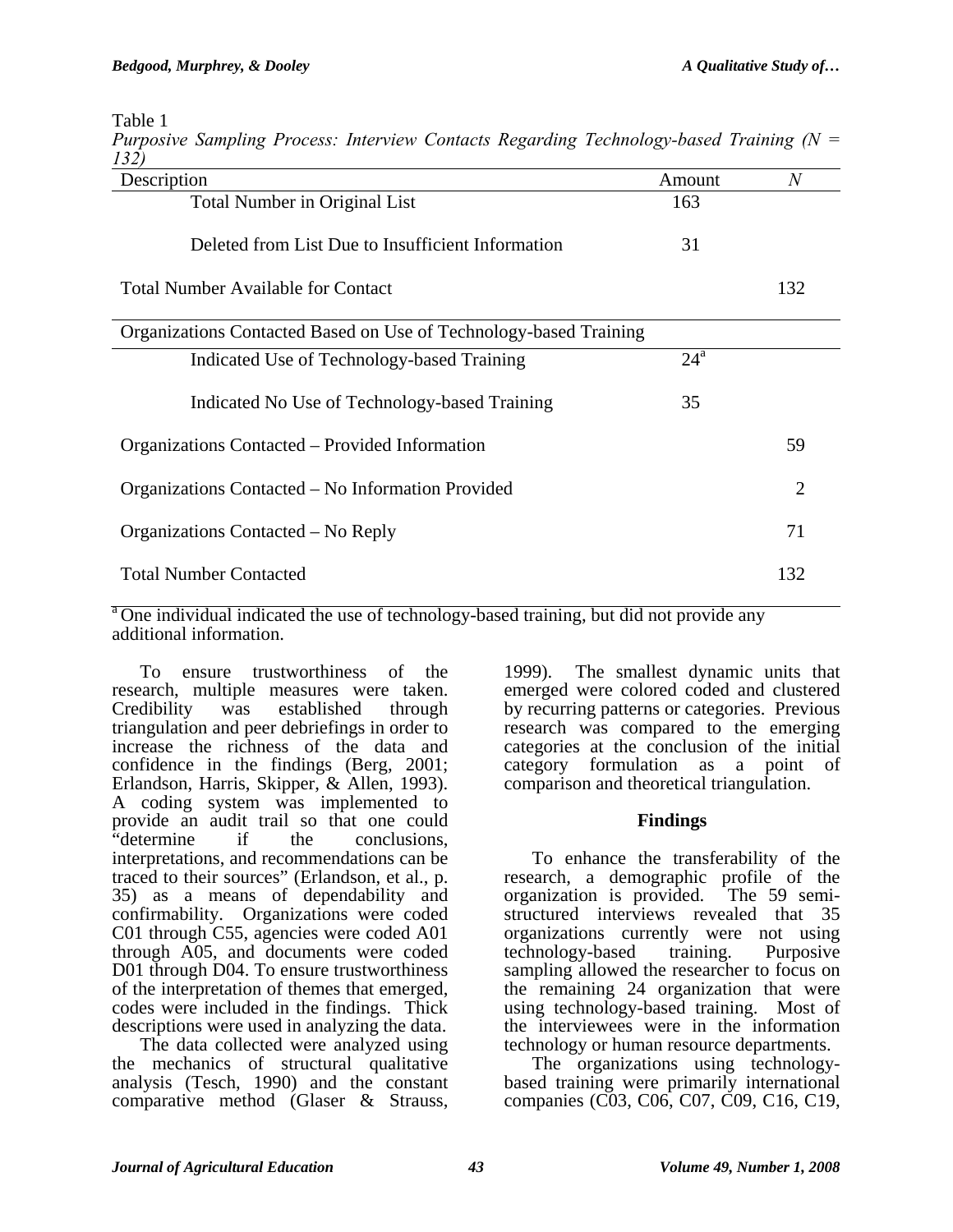C21, C25, C27, C29, C31, C32, C36, C41, C46, C44, C52, C55), with only a few national and state organizations (A01, A02, A04, A05, C18, C24). Organizations ranged from approximately 500 employees (C29) to greater than  $240,000$  employees  $(C21)$ . The organizations were categorized into

seven types (i.e., plant services, products and science; government agencies; food and beverage; medicinal; structural supplies; animal feeds; and agricultural information service). Table 2 provides a complete breakdown of the types of organizations.

Table 2

*Audit Trail: Types of Organizations that Indicated the Use of Technology-based Training*  Organization Type Codes

| Organization Type                       | Codes                                                                                                                       |
|-----------------------------------------|-----------------------------------------------------------------------------------------------------------------------------|
| <b>Plant Services/Products/Science</b>  | C <sub>0</sub> 6, C <sub>09</sub> , C <sub>29</sub> , C <sub>32</sub> , C <sub>36</sub> , C <sub>46</sub> , C <sub>44</sub> |
| Government Agencies                     | A01, A02, A04, A05                                                                                                          |
| Food and Beverage                       | C <sub>18</sub> , C <sub>21</sub> , C <sub>27</sub> , C <sub>41</sub>                                                       |
| Medicinal                               | C <sub>03</sub> , C <sub>07</sub> , C <sub>25</sub> , C <sub>52</sub>                                                       |
| <b>Structural Supplies</b>              | C <sub>16</sub> , C <sub>31</sub>                                                                                           |
| <b>Animal Feeds</b>                     | C <sub>55</sub>                                                                                                             |
| <b>Agricultural Information Service</b> | C19                                                                                                                         |
|                                         |                                                                                                                             |

Training was described by respondents as being provided primarily through the Internet (A01, A02, A03, C09, C16, C18, C24, C25, C27, C29, C31, C54). Another method that was widely used was CD-ROMs (A01, C06, C07, C09, C16, C29, C31, C36, C55, C53). One interviewee stated that they "use CD-ROMs to provide employees with a 'library' of modular training that is complete with assessments and immediate feedback" (C09). Methods less common throughout the organizations included intranet (C09, C16, C52), webinars (C19, C46), and satellite (A03). One organization (C31) specifically discussed blended learning as a method, while others indicated using the Internet

for informal training purposes (C08, C32, C39).

The types of training provided through technology-based methods varied greatly. Training types were categorized into four groups: human resource training (e.g., safety (C06, C31); sexual harassment (C07, C46)), organization/industry specific training (e.g., policies and procedures (C19, C52); health plan training (C06)), professional development (e.g., interpersonal (D02); goal setting (C55)), and computer training (e.g., software applications (C29); Internet security  $(A03)$ . Table 3 provides an audit trail of interviewee responses to types of training being offered through technologybased methods.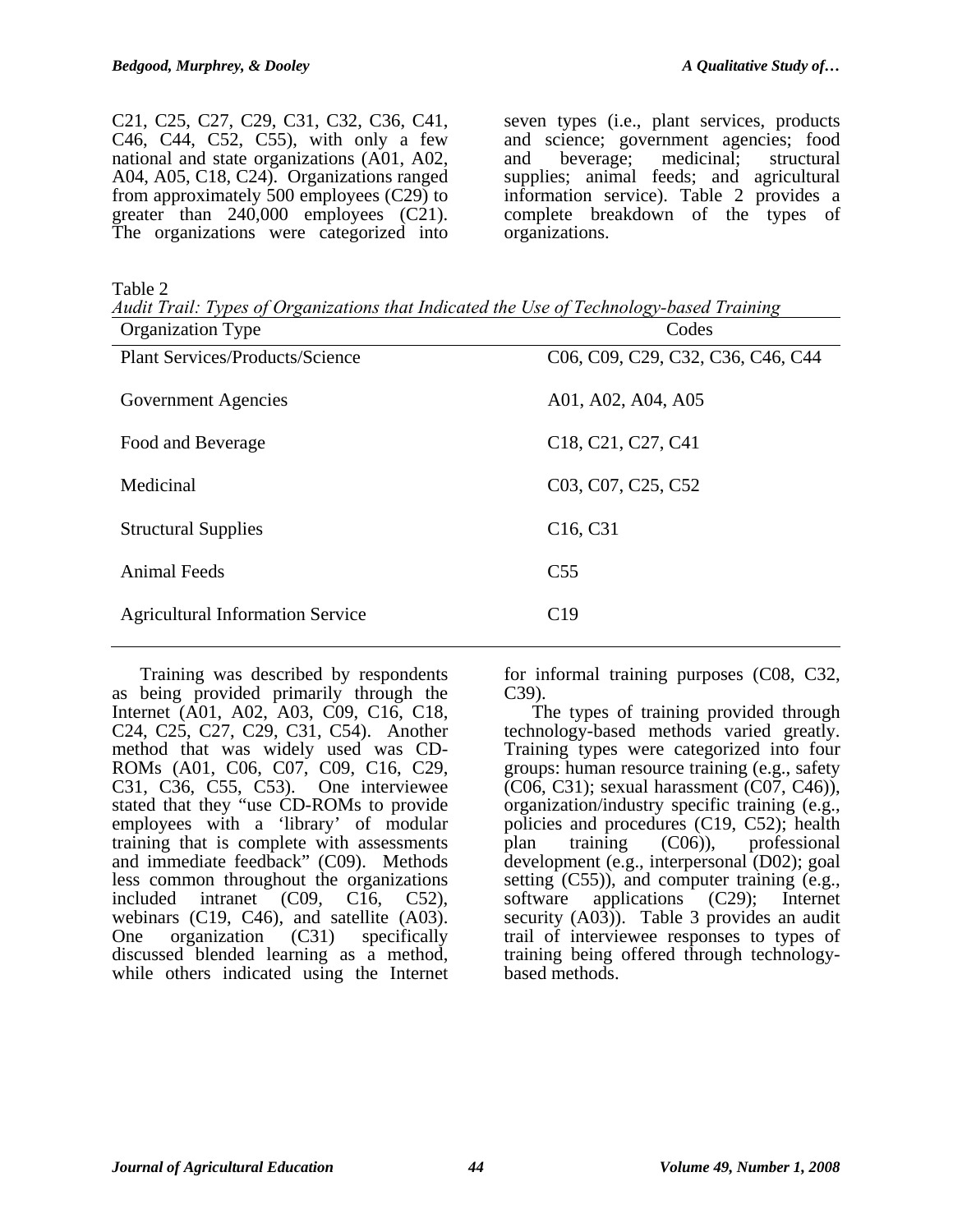Table 3

| Description              | Audit Trait. Types of Training Offered Through Technology-based Methods<br>Codes                            |  |  |
|--------------------------|-------------------------------------------------------------------------------------------------------------|--|--|
| <b>Human Resource</b>    | A01, A03, C06, C07, C09, C21, C24, C27, C31, C36, C46                                                       |  |  |
|                          | Organization/Industry Specific A05, C06, C07, C09, C16, C18, C19, C24, C31, C36, C41,<br>C52, C54, C55, D02 |  |  |
| Professional Development | A03, C09, C21, C29, C31, C36, C55, D02                                                                      |  |  |
| Computer                 | A01, A03, C19, C24, C25, C29, C31, C36, C44, C55, D02                                                       |  |  |

*Audit Trail: Types of Training Offered Through Technology-based Methods* 

*Note.* Interviewees could respond with multiple responses.

While some organizations acquired training from external sources, many were developing technology-based training internally. One interviewee stated that "technical training is developed in-house, but many of the software application training programs are 'off-the-shelf' training" (C09). It was revealed by some organizations that technology-based training was being created through the human resources department (A05, C25, C31). Respondents often mentioned training groups that worked with the information technology departments to create technology-based training (A02, C06, C09, C36, C52). Review of position descriptions from the organizations indicated titles for positions responsible for technology-based training as e-Learning Consultant (D01), State Recruiting and Training Manager (D03), and Instructional Designer (D04).

Interviewees were asked about skills specific to technology-based training positions. Skills ranged from general to more specific technology skills. Instructional design (C09, C16, C31, D04) and technology/computer skills (C18, C19, C31, D04) were the skills most emphasized by the interviewees. One interviewee stated that "instructional design is by far the most important skill" (C31). Additional skills that were frequently mentioned included: the ability to conduct a needs assessment (C09, C16, D03), interpersonal skills (C16, C18, C31), writing skills (C16, C31, D04), planning and organizational skills (C18, D01), and evaluation skills (C09, D01). It

was stressed by one interviewee that "the three most important characteristics are the ability to perform accurately, completely, and concisely" (C16).

## **Conclusions, Implications, & Recommendations**

The findings revealed that many agriculturally related organizations currently implement some form of technology-based training. Four types of organizations (i.e., plant services, products, and science; government agencies; food and beverage; and medicinal organizations) use technology-based training more than other types of organizations. Given this information, it was concluded that specific organizations, such as these, might have more job opportunities for those interested in technology-based training.

Considering that this study focused on a set of organizations with a specific interest, the study should be replicated, not only with another population of organizations that hire agriculture and life sciences students, but also with organizations in other industries. As educational institutions prepare graduates to work in the training industry, it is necessary that they understand training across industries. Are organizations in other industries implementing technology-based training? What competencies do these organizations perceive as necessary for someone working in technology-based training? What factors influence the adoption of newer methods?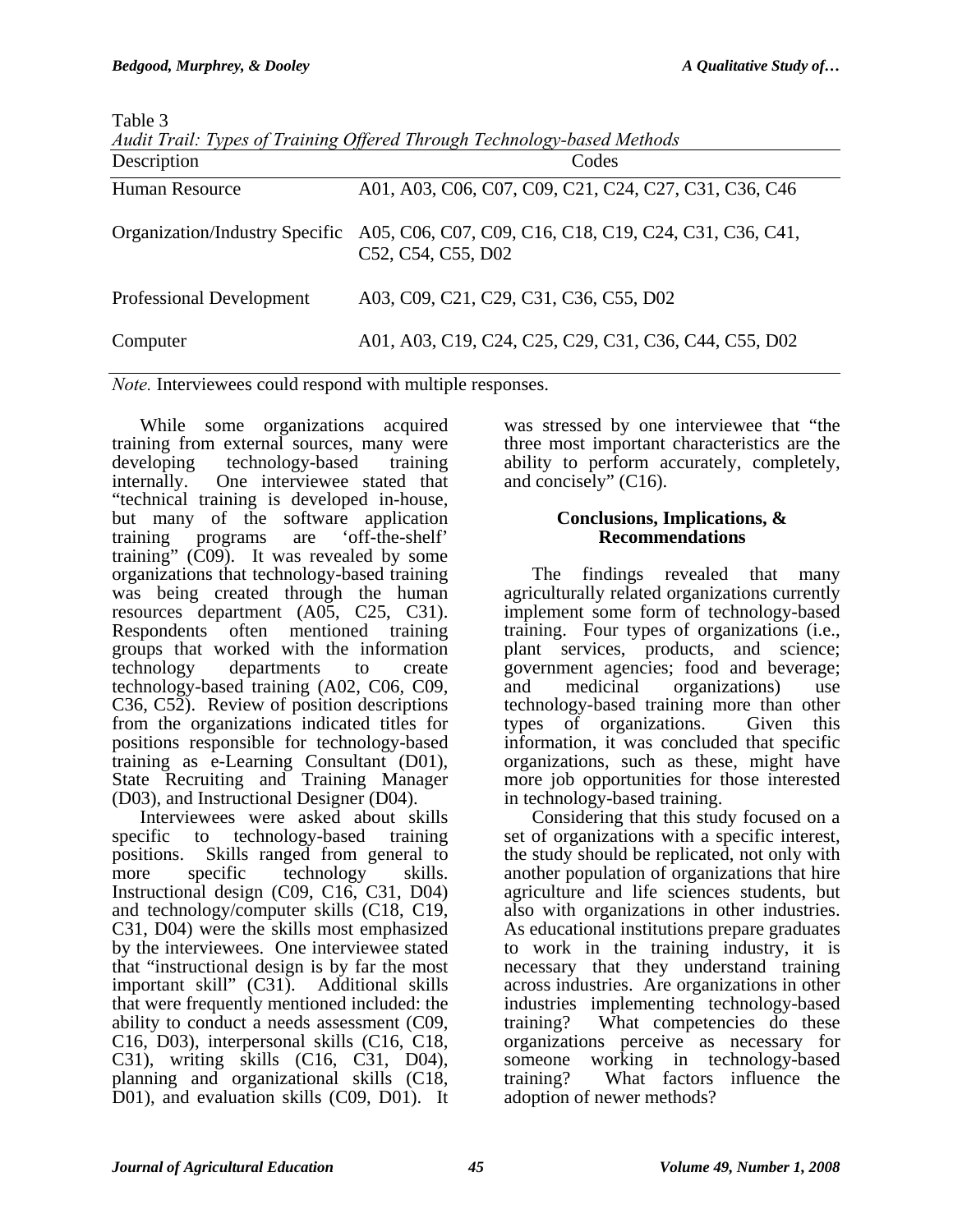As increasing numbers of organizations adopt the use of technology-based training, more organization specific training is desired. This requires the employment of individuals internally who possess the set of skills to oversee or create this training, which indicates an increased need for individuals with expertise in technologybased training. Documents collected from interviewees indicated three job titles for positions relevant to technology-based training: e-Learning Consultant, State Recruiting and Training Manager, and Instructional Designer. Based on these documents, one can conclude that position titles for technology-based training positions vary greatly. Given the diversity of these titles, as well as the variety of departments responsible for technology-based training (e.g., human resources, training, and information technology), individuals pursuing a career in technology-based training should explore an assortment of positions and departments. Findings revealed that external sources are being recruited to create and implement technology-based training for some organizations, which suggests opportunities in organizations specific to technologybased training.

Given the variety of job titles and departments related to technology-based training revealed in this study, further research is needed. A more robust sample of job descriptions relating to technology-based training should be collected and analyzed in order to more accurately identify job opportunities for graduates with expertise in technologybased training.

While organizations reported a variety of methods to deliver technology-based training, the internet and CD-ROM were found to be dominant delivery methods in the organizations interviewed. This finding may indicate a greater need for e-Learning specialists. On the other hand, some interviewees expressed that although they were conducting technology-based training, it would never completely replace traditional training. One organization specifically identified blended learning and its importance. These findings support that of previous research (Garrett & Vogt, 2003),

that predict an increase in this type of delivery.

A wide variety of training was reported as being delivered through technology-based methods. Interviewees indicated that technology-based training was primarily being used for organization or industry specific training. In addition, computer training, human resource training, and professional development training were noted. Computer training was noted as a prominent type of off-the-shelf training provided through technology-based methods. Based on these findings, it was concluded that organizations that used technology-based methods were covering a wide variety of content.

The findings indicated that the key skills and competencies needed to work in technology-based training include: (a) instructional design, (b) technology/ computer skills, (c) the ability to conduct a needs assessment, (d) interpersonal skills, (e) writing skills, (f) planning and organizational skills, and (g) evaluation skills. Based on these findings, technologybased training competencies closely coincide with e-Learning competencies, with only adult learning theory not appearing as a key competency; yet, it was identified. As found in Murphrey and Dooley's (2006) study, the e-Learning field has unique competencies. This study may coincide so closely because most organizations interviewed use online methods of providing training to employees.

When comparing the current study to the previous competency studies (Table 4), it is apparent that computer skills, interpersonal skills, writing skills, and planning and organizational skills are important to any aspect of technology-based fields. As in e-Learning competencies, instructional design was specifically mentioned in this study as an important competency. Other studies mentioned similar competencies that are parts of instructional design, but only Williams' (2003) study indicated these aspects in the top ten competencies. Technology or computer skills, similar to the e-Learning competencies, cover a general area; whereas the other studies broke this area down into specific skills, which were all mentioned in their top ten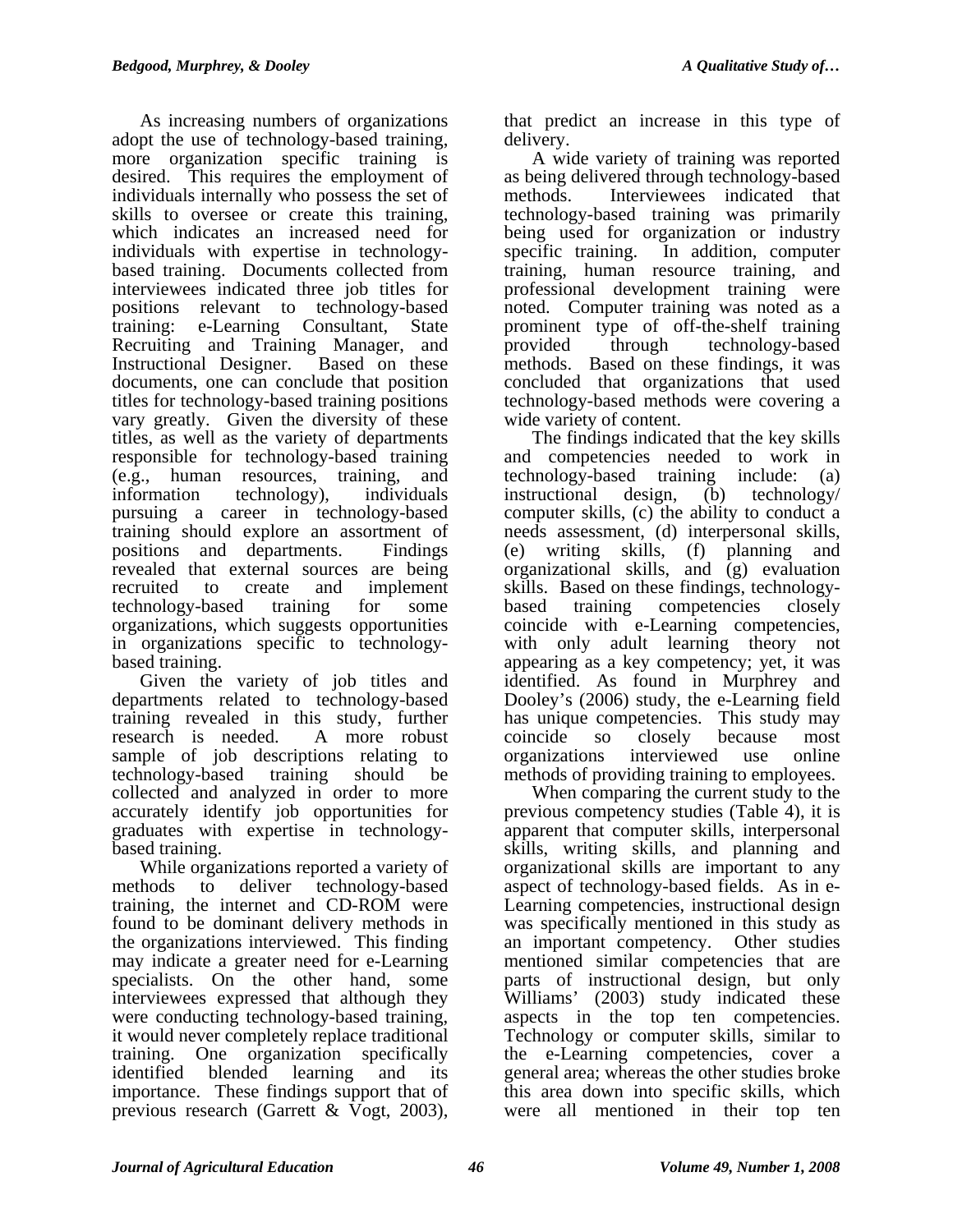competencies. It is important to note that in previous studies evaluation and assessment skills have been treated as a single skill, but in the current study individuals expressed needs assessment and evaluation skills as individually important factors. Based on these findings, it was concluded that students with expertise in the area of technology-based training are more marketable in this field. It is recommended that colleges of agriculture and life sciences encourage students interested in technologybased training to take courses and programs to obtain these skills and competencies.

Table 4

*Comparison of Technology-based Training Skills to Existing Literature* 

| Technology-based                      |                                                                       |                                                                                                                                                 |                                                                                            |                                                                                                                 |
|---------------------------------------|-----------------------------------------------------------------------|-------------------------------------------------------------------------------------------------------------------------------------------------|--------------------------------------------------------------------------------------------|-----------------------------------------------------------------------------------------------------------------|
| Training                              | Murphrey & Dooley                                                     | Egan & Akdere                                                                                                                                   | Williams                                                                                   | Thach & Murphy                                                                                                  |
| Competencies                          | (2006)                                                                | (2005)                                                                                                                                          | (2003)                                                                                     | (1995)                                                                                                          |
| Instructional design                  | Instructional design                                                  | Not in top ten; #16                                                                                                                             | Skills in<br>development of<br>collaborative<br>student-focused<br>learning<br>environment | No Mention                                                                                                      |
| Technology/<br>computer skills        | Proficiency with<br>computers and<br>programs and<br>interface design | Basic technology;<br>Technology access<br>knowledge;<br>Knowledge of<br>distance learning<br>field; Multimedia<br>knowledge;<br>Software skills | Basic technology<br>knowledge;<br>Knowledge of<br>distance learning<br>field               | Knowledge of<br>distance learning<br>field; Basic<br>technology<br>knowledge;<br>Technology access<br>knowledge |
| Needs assessment                      | Evaluation and<br>assessment<br>strategies                            | Not in top ten; #21                                                                                                                             | Not in top ten; #22                                                                        | Not in top ten; #18                                                                                             |
| Interpersonal skills                  | Student/teacher<br>relationship                                       | Collaborative and<br>teamwork skills                                                                                                            | Collaboration and<br>teamwork skills;<br>Interpersonal<br>communication<br>skills          | Interpersonal<br>communication<br>Collaboration and<br>teamwork; Feedback                                       |
| Writing skills                        | Written<br>communication<br>skills                                    | Not in top ten; #13                                                                                                                             | Writing skills;<br>English proficiency                                                     | Writing; English<br>proficiency                                                                                 |
| Planning and<br>organizational skills | Organizational skills                                                 | Organizational skills                                                                                                                           | Not in top ten; #12                                                                        | Planning;<br>Organization                                                                                       |
| <b>Evaluation</b> skills              | Evaluation and<br>assessment<br>strategies (repeated)                 | Not in top ten; #21<br>(repeated)                                                                                                               | Not in top ten; #22<br>(repeated)                                                          | Not in top ten; #18<br>(repeated)                                                                               |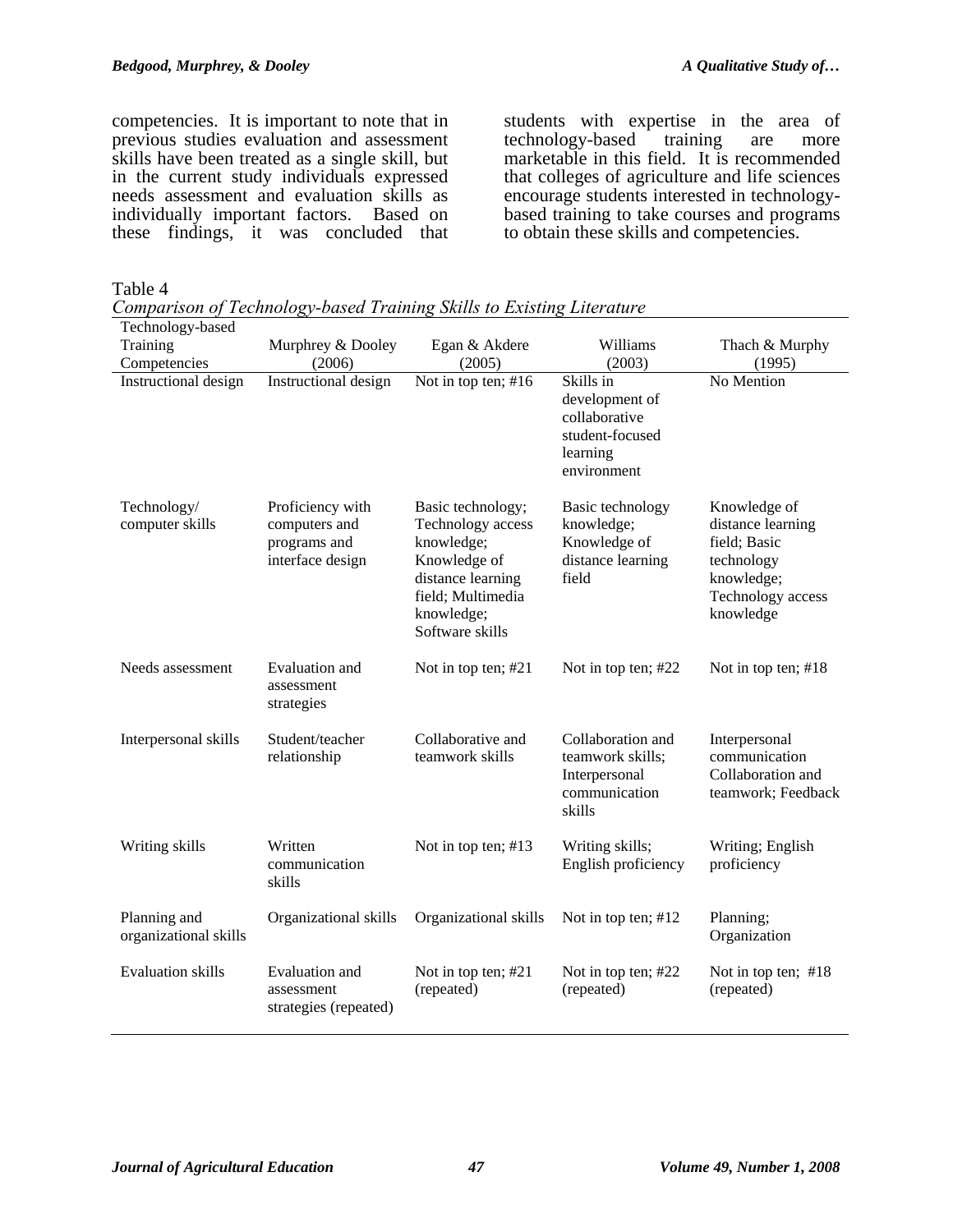Technology-based training is a complex and growing industry. As it becomes more prevalent across agriculture and life sciences industries, more detailed information should be collected regarding the extent to which technology-based training is being implemented and in regard to competencies required for positions within agricultural organizations. As technologies continue to change at a rapid pace, technology-based training should be continuously studied in an effort to remain current.

#### **References**

ASTD. (2004). *ASTD 2004 state of the industry report: Executive summary.* Retrieved July 10, 2005, from, http://www.astd.org/NR/rdonlyres/49A44C D8-2A3E-471F-B80E-42504F4A1726/0/ SOIR\_2004\_Executive\_Summary.pdf

Berg, B. L. (2001). *Qualitative research methods for the social sciences* (4th ed.). Boston: Allyn and Bacon.

Brazen, E. F., & Clark, C. D. (2005). Promoting interactive learning with an electronic student response system. *NACTA Journal, 49*(3), 11-16.

Burgess, J. R., & Russell, J. E. A. (2003). The effectiveness of distance learning initiatives in organizations. *Journal of Vocational Behavior, 63*(2), 289-303.

Connor, L. J. (2003). Cutback management for academic programs in colleges of agriculture. *NACTA Journal, 47*(1), 19-24.

Duhaney, D. C. (2005). Technology and higher education: Challenges in the halls of academe. *International Journal of Instructional Media, 32*(1), 7-15.

Egan, T. M., & Akdere, M. (2005). Clarifying distance education roles and competencies: Exploring similarities and differences between professional and student-practitioner perspectives. *American Journal of Distance Education, 19*(2), 87- 103.

Erlandson, D. A., Harris, E. L., Skipper, B. L., & Allen, S. D. (1993). *Doing naturalistic inquiry: A guide to methods.* Newbury Park, CA: Sage.

Escoffery, C., Leppke, A. M., Robinson, K. B., Mettler, E. P., Miner, K. R., & Smith, I. (2005). Planning and implementing a public health professional distance learning program. *Online Journal of Distance Learning Administration, 8*(1). Retrieved October 19, 2005, from http://www.westga. edu/%7Edistance/ojdla/spring81/escoffery81 .htm

Foshay, W. R. (2001). Can instructional design deliver on the promise of the web? *Quarterly Review of Distance Education, 2*(1), 19-34.

Garrett, L. A., & Vogt, C. L. (2003, Winter). Meeting the needs of consumers: Lessons from business and industry. *New Directions for Adult and Continuing Education, 100*, 89-101.

Glaser, B. G., & Strauss, A. L. (1999). *The discovery of grounded theory: Strategies for qualitative research.* New York: Aldine de Gruyter.

Goolnik, G. (2002). E-learning for smaller rurally based businesses: A demandled challenge for Scottish educational institutions. *Online Journal of Distance Learning Administration, 5*(2). Retrieved October 19, 2005, from http://www.westga. edu/%7Edistance/ojdla/summer52/goolnik5 2.html

Huseman, R. C., & Goodman, J. P. (1999). *Leading with knowledge: The nature of competition in the 21st century.* Thousand Oaks, CA: Sage.

Irani, T., Telg, R., Place, N. T. (2003) The university of Florida's distance education faculty training program: A case study. *NACTA Journal, 47*(1), 48-52.

Lee, R. V., Bhattacharya, S., Nelson, T., & Kihn, M. (2002). *Re-Learning e-Learning*. New York: Booz Allen Hamilton.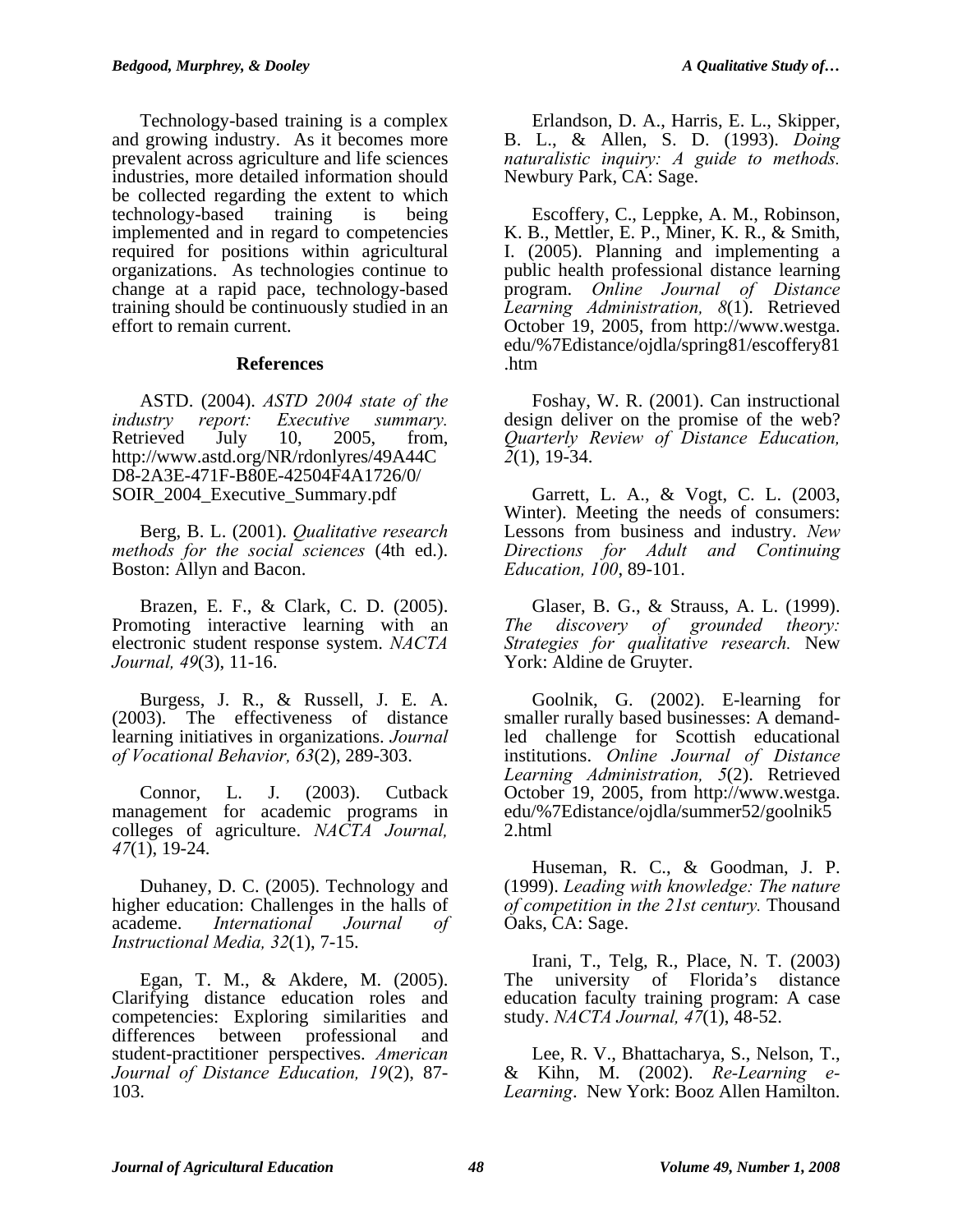Retrieved October 22, 2005, from http://www.bah.de/content/downloads/E-Learning.pdf

Miller, G., & Miller, W. W. (2005). Trends in learner characteristics and program related experiences associated with two off-campus agricultural degree programs. *Journal of Agricultural Education, 46*(4), 2-12.

Miller, G., & Pilcher, C. (1999). Desired and assessed cognitive levels of instruction: Are college of agriculture courses taught on campus and at a distance comparable? *Proceedings of the 26th National Agricultural Education Research Conference, Orlando, FL, 26,* 343-351.

Murphrey, T. P., & Dooley, K. E. (2000). Perceived strengths, weaknesses, opportunities, and threats impacting the diffusion of distance education technologies in a college of agricultural and life sciences. *Journal of Agricultural Education, 41*(4), 39-50.

Murphrey, T. P., & Dooley, K. E. (2006). Determining e-learning competencies using Centra to collect focus group data, *The Quarterly Review of Distance Education, 7*(1), 78-82.

Roberts, T. G., & Dyer, J. E. (2005). A summary of distance education in university agricultural education departments. *Journal of Agricultural Education, 46*(2), 70-82.

Rugelj, J. (2005). Workplace computersupported network-based learning*.* In Howard, C., Rogers, P. L., Berg, G. A., Boettcher, J. V., Justice, L., & Schenk, K. (Eds), *Encyclopedia of distance learning*: *Vol. 2*. (pp. 1006-1011). Hershey, PA: Idea Group Reference.

Saba, F. (2001). *Why distance education will fail and harm higher education*. Retrieved October 31, 2005, from http://www.distance-educator.com/horizon live/saba\_presentation.pdf

Sandler, S. F. (Ed.). (2005, April). How to use training to accelerate growth. *HR Focus*, 82(4), 3-4.

The Sloan Consortium. (2004). Entering the mainstream: The quality and extent of online education in the United States, 2003 and 2004. Retrieved October 19, 2005, from http://www.sloan-c.org/resources/entering\_ mainstream.pdf

Strauss, A. L. (1987). *Qualitative analysis for social scientists.* New York: Cambridge University Press.

Strauss, A., & Corbin, J. (1998). *Basics of qualitative research: Techniques and procedures for developing theory* (2nd ed.). Thousand Oaks, CA: Sage.

Thach, E. C. & Murphy, K. L. (1995). Competencies for distance education professionals. *Educational Technology Research and Development, 43*(1), 57-79.

Tesch, R. (1990). *Qualitative research analysis types and software tools*. London: RoutledgeFalmer

Webb, W. (2003). Who moved my training? *Training, 40*(1), 22.

Williams, P. E. (2003). Roles and competencies for distance education programs in higher education institutions. *The American Journal of Distance Education, 17*(1), 45-57.